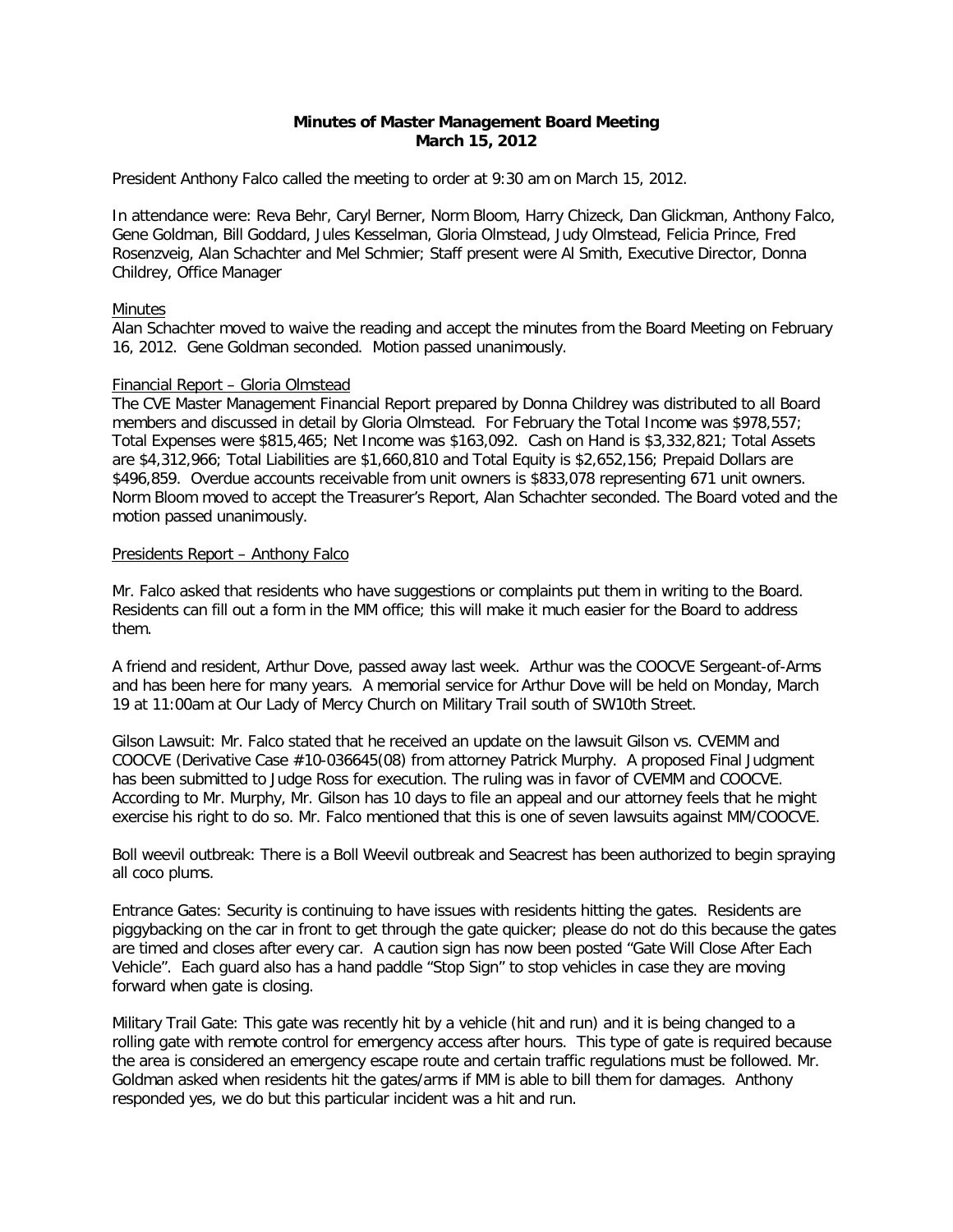Road Repairs: The City of Deerfield Beach is now requiring permits for road patches. There can now be a wait of up to three weeks to have permits approved. This will also add an additional 5% to the road repair portion of the budget.

Irrigation: To date, there has been approximately 78,000 linear feet of pipe installed, this represent 89% of phase one which is the backbone pipe (main supply lines). A target completion date of April 15 is still on track which includes pumps at the first pump station and testing. There have been incidents with electrical lines and pipes and the contractor is working with locator devices and they are doing their best to avoid issues. Because the cost of the pipe is driven by the petroleum index, purchasing the pipe in advance saved MM approximately \$400,000. To date, \$2.6M have been spent on this project which includes contractor and piping costs.

Jules Kesselman asked if permits are required for any size patch. Al Smith replied that permits are required for all patch work. Felicia Prince stated that the water was cut-off in part of the Village because the pipeline was broken into, is there a way to avert that? Al Smith stated that a water line was traced behind Newport near the preserve and the corner was found with ground penetrating radar where it headed east along the preserve. When we began to dig parallel to the pipeline, the original installer, placed a T-shaped pipe instead of an elbow and the 3" line heading toward the canal was hit. We have hit about 4 unmarked or miss marked water lines. There is no averting this but we are doing everything we can to minimize it. We have magnetometers, ground penetrating radar, and Sunshine Locators is flagging the pipes. We are asking residents not to mess with any of the flags. We have never encountered private electric lines before; every garden apartment has a transformer which feeds the apartment and a private line into the meter room. The private lines are not located on any drawing or record. The only way to locate them is with ground penetrating radar or by placing a signal on the line and locating it with a receiver. This needs to be done every time we have to cut between two garden apartments; some of them may be hit because they are shallow. Fred Rosenzveig stated that when there is a main water break the valves that turn off the water along the main water line are 30 years old and cannot be turned off which compounds the problem even more.

### Committee Reports

### LeClub/Activity Center - Reva Behr

Reva Behr **moved to approve the agreement** between CVE Master Management Company (CVEMM), Inc. and **Temple B'nai Shalom** for Activity Center Meeting Room Use and Storage, and to authorize the President to execute same. Fred Rosenzveig seconded.

After a detailed discussion, Norm Bloom moved to **amend** the motion and add the following to the agreement "This arrangement constitutes the entire state of the current understanding between Temple B'nai Shalom and CVE Master Management, of the ways in which this Temple will be allowed to continue to operate out of the building known as LeClub. Therefore, let all parties be clear that this is a "Letter of Understanding" and not a legal agreement. Both of the parties in this letter are obligated to operate within the parameters set by the Letter, and to cooperate to the best of their ability, to live up to their separate obligations. But, if something unforeseen makes it impossible to continue to operate under these parameters, then either part may call for a new meeting to create a revised letter that will address such shortcomings." Seconded by Jules Kesselman.

Judy Olmstead asked if Reva would read the original paragraph #12: Should the TEMPLE violate the terms of this Letter of Agreement and Understanding, CVEMM will advise the TEMPLE in writing of the violation. CVEMM will meet with the TEMPLE and will give the TEMPLE 30 (thirty) days to correct the infraction. If the infraction is not corrected within the thirty (30) day period the Agreement will become null and void in its entirety and the TEMPLE agrees to vacate the premise immediately.